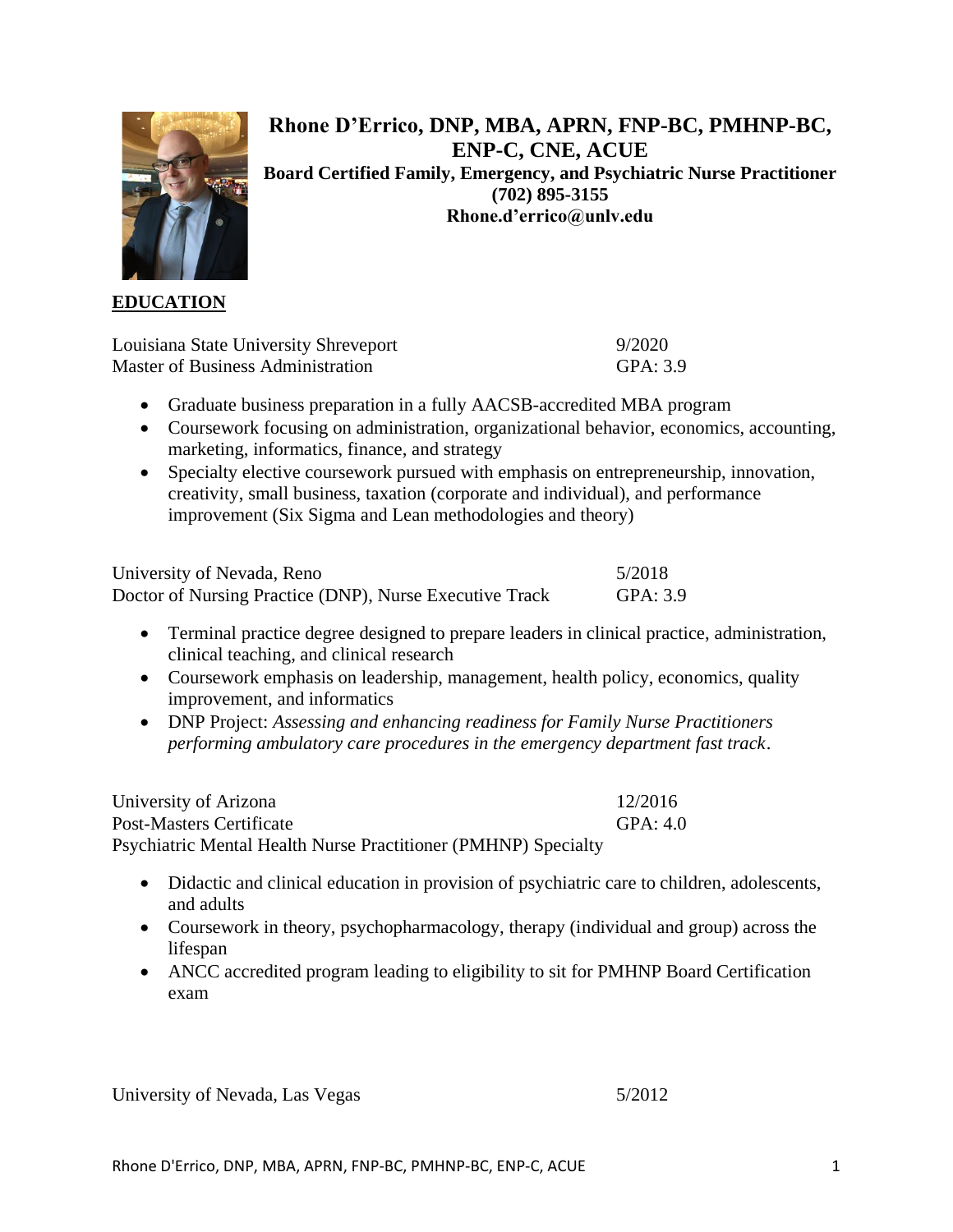Master of Science in Nursing GPA: 3.59 Family Nurse Practitioner (FNP) Specialty

- Didactic and clinical education in pediatrics, women's health, and adult care
- Specialized, advanced education and clinical competency in the provision of health and medical care to diverse populations in primary, acute, and long-term care settings

| University of Nevada, Las Vegas | 8/2007    |
|---------------------------------|-----------|
| Bachelor of Science in Nursing  | GPA: 3.67 |

- Didactic and clinical education in all aspects of nursing care, including: pediatrics, obstetrics, acute and critical care, community health, and psychiatric/mental health nursing
- Special emphasis on research evaluation and implementation, evidence-based practice

| University of Nevada Las Vegas | 12/2004   |
|--------------------------------|-----------|
| Bachelor of Arts in Psychology | GPA: 3.52 |

- Course work in experimental and clinical psychology, including child psychology, child development, abnormal psychology, and psychological assessment of the child and adult
- Several courses in science and mathematics beyond the requirements of the BA degree in Psychology (including calculus and discrete mathematics, as well as organic and biochemistry).

## **ACADEMIC AND RESEARCH EXPERIENCE**

University of Nevada Las Vegas School of Nursing 11/2020-Presemt Assistant Professor in Residence

- Program Lead, Psychiatric Mental Health Nurse Practitioner Program
	- o Design, lead, and teach in new post-graduate certificate PMHNP program
	- o Recruit and onboard faculty for didactic and clinical aspects of the program
	- o Responsible for curriculum mapping, course design, and credentialing of the PMHNP program
	- o Secure high-quality clinical rotations for PMHNP students
- Instructor in the School of Nursing
	- o Design and teach graduate and undergraduate nursing courses at the bachelor's, master's, and doctoral levels
	- o Provide advisement for the Family Nurse Practitioner, Emergency Nurse Practitioner, and Psychiatric Nurse Practitioner Programs
	- o Service and scholarly activities per University expectations

Bay Path University 6/2020-Present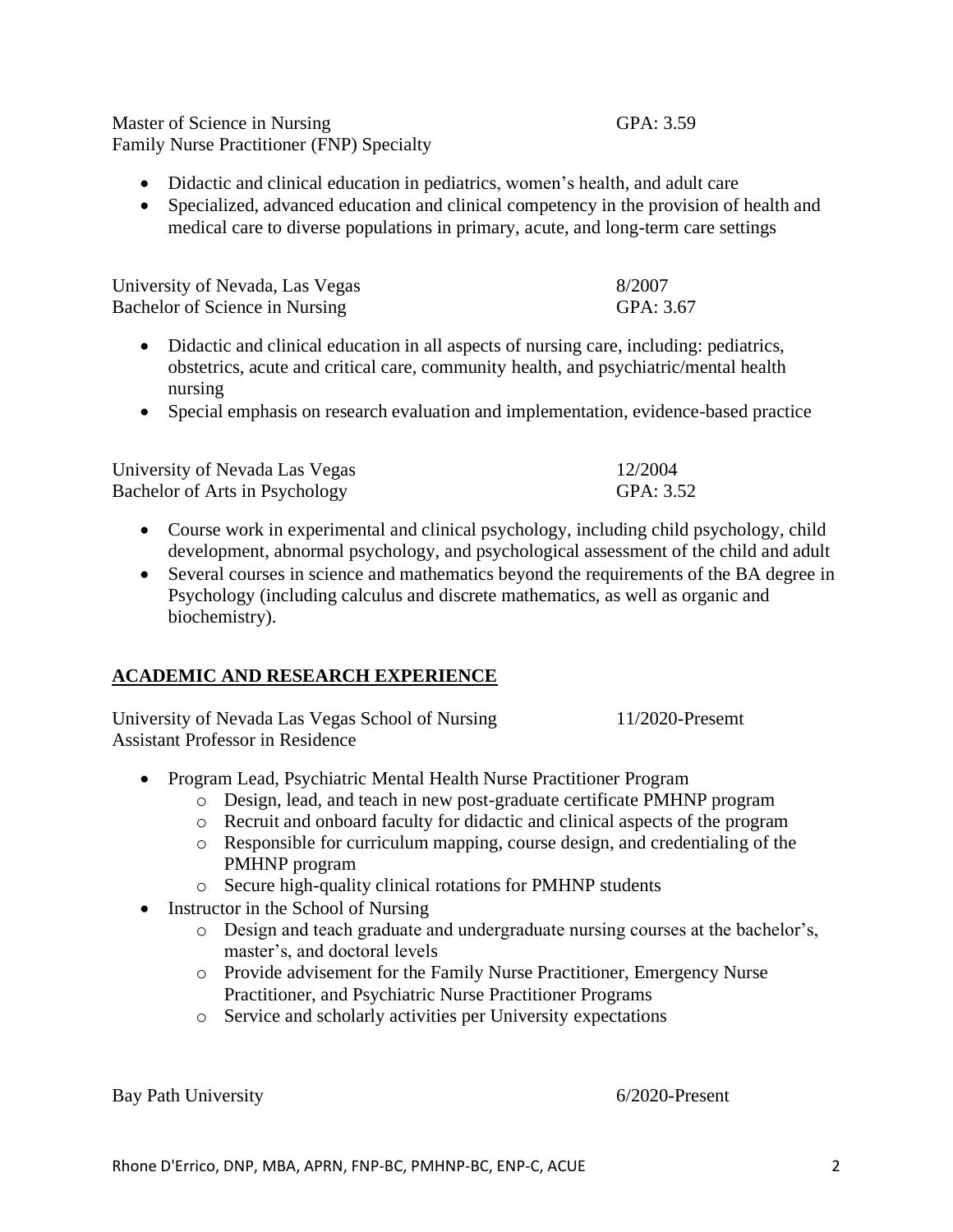Adjunct Faculty, Doctor of Nursing Practice Family Nurse Practitioner Program

- Lead Instructor and Course Designer, NUR 755
	- o FNP Mental Health Course
	- o Created and implemented didactic and clinical sections of course
- Clinical Faculty, NUR 755
	- o Provided clinical supervision to DNP FNP students in their first clinical rotation

Rocky Mountain University of Health Professions 1/2020-Present Adjunct Faculty, Psychiatric Mental Health Nurse Practitioner Program

- Lead Instructor, PMH 734
	- o Capstone didactic course in PMHNP program
	- o Focus on special populations and complex clinical scenarios
- Clinical Faculty, PMH 712
	- o Pediatric and adolescent PMHNP course
- Clinical Faculty, PMH 694
	- o Adult PMHNP course

Touro University Nevada School of Nursing 4/2019-11/2020 Assistant Professor, Doctor of Nursing Practice and Family Nurse Practitioner Programs

- Instructor, MSNV 630/631, "Mental Health for Primary Care"
	- o Comprehensive course covering full gamut of mental health conditions encountered by the Family Nurse Practitioner in the primary care setting
	- o Course consists of 2 credits didactic and 1 credit of seminar
- Instructor, DNPV 766, "Evidence Based Practice"
	- o Doctoral-level course teaching the best practices in EBP utilization by graduate nurse professionals, utilizing a problem-based and project-oriented approach
- Clinical Instructor, FNP program
	- o Review clinical reasoning and diagnostic skills as expressed in expanded SOAP note assignments
	- o Perform in-person site visits to assess FNP student performance in patient care setting
	- o Design, implement, and evaluate OSCE
- Course Instructor (CI) and Academic Mentor (AM), DNP program
	- o CI is first reviewer for DNP projects, as well as the DNP student's advisor and primary grader for project-related assignments throughout the program
	- o AM is second reviewer and primary mentor throughout program
	- o Both roles are responsible for guiding the DNP student through the entire project development, implementation, and evaluation process

Touro University Nevada School of Nursing 11/2018-4/2019 Adjunct Faculty, Family Nurse Practitioner Program

• Instructor, MSNV 630/631, "Mental Health for Primary Care"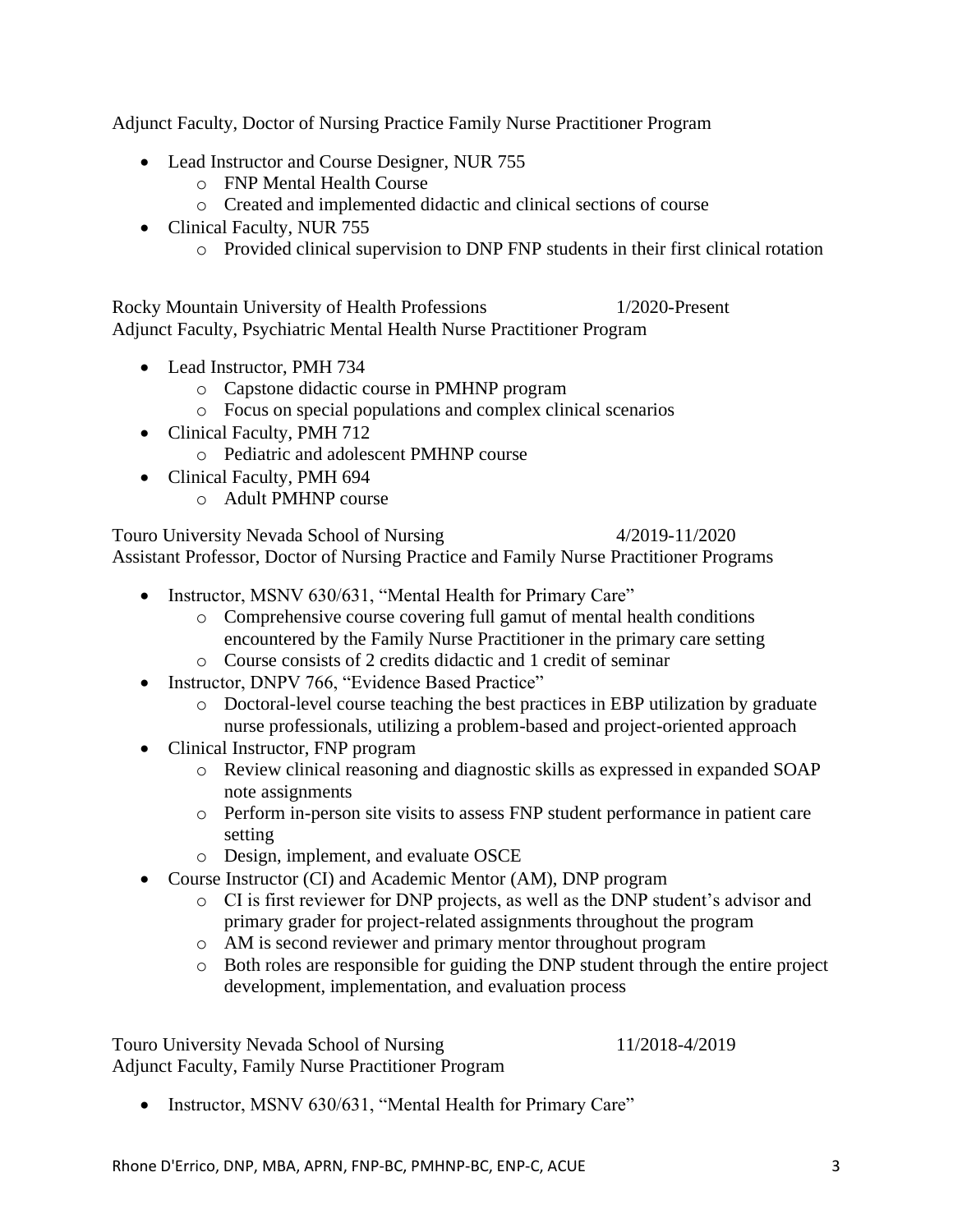- o Comprehensive course covering full gamut of mental health conditions encountered by the Family Nurse Practitioner in the primary care setting
- o Course consists of 2 credits didactic and 1 credit of seminar

UNLV School of Nursing 7/2010-5/2012 Teaching Assistant/Graduate Assistant

- Instructor, NURS 140, "Medical Terminology," Fall 2011 and Spring 2012
	- o Online instructor for full section over two semesters
	- o Resource and mentor for 60+ pre-health students per cohort
- Instructor, NURS 305L, "Nursing Fundamentals Lab," Fall 2011 and Spring 2012
	- o In-person instruction for BSN students in skills lab setting
	- o Taught and evaluated multiple nursing clinical skills
	- o Instructed students in nursing practice and study skills
	- o Assisted in both standardized patient and simulation programs
- Co-founder, "Tobacco Free UNLV" initiative
	- o Funded via a \$500,000 grant from the Southern Nevada Health District
	- o Development of policy and engagement in public relations in support of initiative

UNLV Department of Psychology 5/2003-12/2003 Undergraduate Research Assistant

- Research assistant in the laboratory of Dr. Kimberly Barchard (UNLV Department of Psychology)
- Duties included research into the use of psychological testing to measure various aspects of Emotional Intelligence, as well as statistical analysis on those measures.

## **PROFESSIONAL LEADERSHIP EXPERIENCE**

TeamHealth 6/2019-11/2019 Vice President of Operations (VPO) Consultant Emergency and Hospital Medicine, West Group

- Provides specialized, experienced, executive operations consultation for hospital medicine, emergency medicine, and ambulatory contracted facilities across three states in the western US
- Solutions-oriented service and performance improvement for client facilities, health care providers, and stakeholders
- Works to achieve client and TeamHealth operating metric goals

TeamHealth 6/2017-6/2019 Vice President of Operations (VPO) Emergency and Hospital Medicine, West Group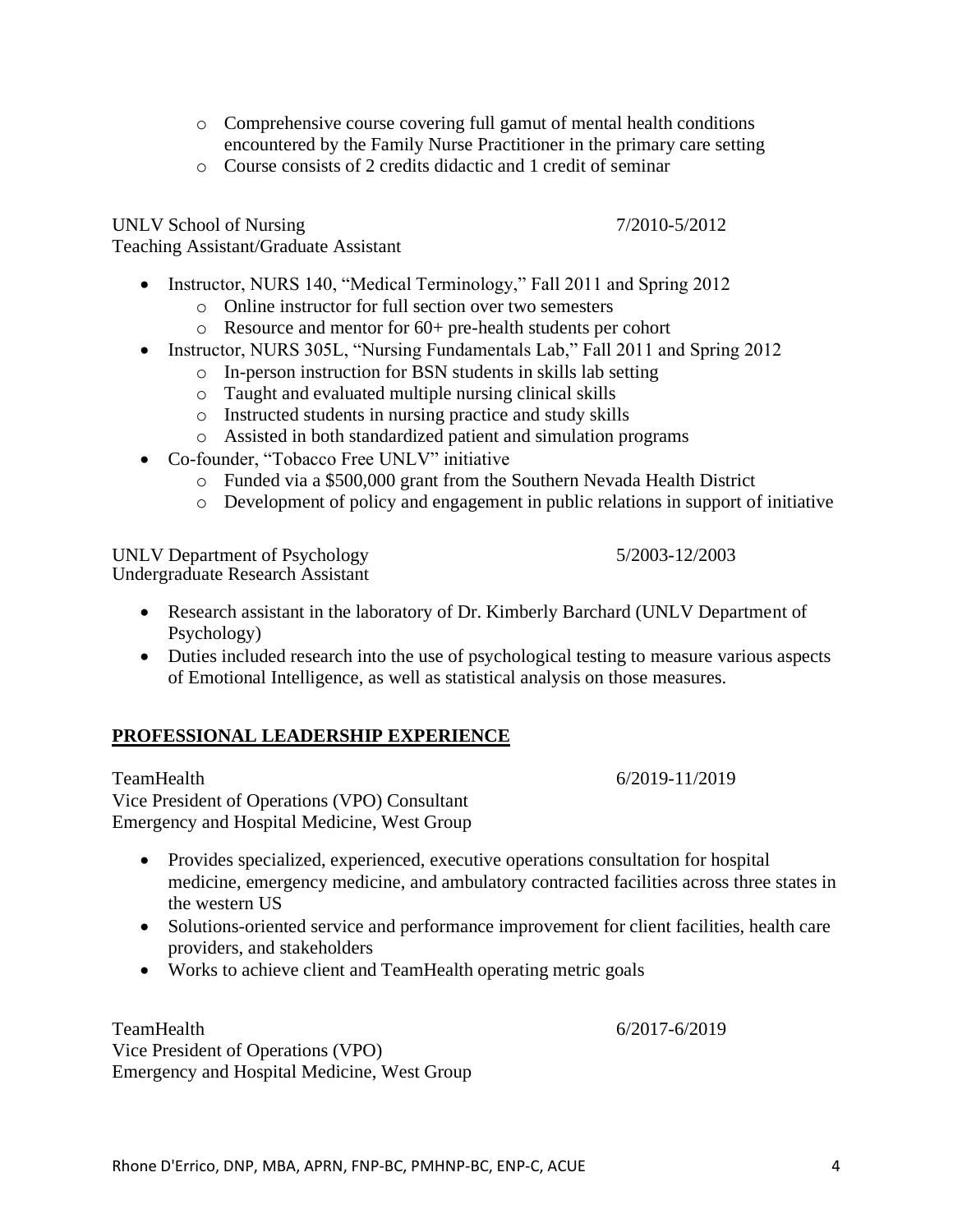- Provides management and support for assigned hospital medicine and emergency medicine contracts across multiple states and for multiple hospital systems
- Solutions-oriented service for client facilities, providers, and stakeholders
- Works to achieve client and TeamHealth operating metric goals

Director of Advanced Practice Clinicians (APCs)

- Supervisor for over 70 FTE of Advanced Practice Clinicians (Nurse Practitioners and Physician Assistants) across 8 emergency departments
- Responsible for leadership, development, interviewing, hiring, and discipline of APC team
- Director for APC site leads and APC hospital system directors
- Developed innovative educational programs including high-fidelity simulation and joint effort with radiology medical director to enhance clinical APC abilities
- Monitor system-wide performance metrics and intervene as needed

Fremont Emergency Services/TeamHealth 7/2015-12/2016

APC Associate Manager (Lead APC), MountainView Hospital Emergency Department

- Site associate manager for Advanced Practice Clinicians (APCs), which includes Nurse Practitioners and Physician Assistants
- Duties include conducting new APC site orientation and training, perform APC annual evaluations, and conduct APC chart reviews
- Coordinate with site and group Medical Directors regarding Emergency Department patient flow, disposition, and market consistency
- Meet regularly with hospital leadership to ensure Emergency Department metrics are being met

## **CLINICAL EXPERIENCE**

Life Health and Wellness Center 9/2020-present Neurofeedback Clinical Supervisor (Qualified Mental Health Practitioner)

- Assess clients undergoing neurofeedback therapy for a variety of mental health and neurological conditions ranging from attention deficit hyperactivity disorder, to anxiety and depression, to dementia and seizure disorder
- Direct neurofeedback providers and technologists in client care encounters
- Review and approve clinical documentation produced by neurofeedback technicians and providers

Fremont Emergency Services/TeamHealth 12/2013-present Nurse Practitioner, Emergency Department

TeamHealth 12/2016-6/2017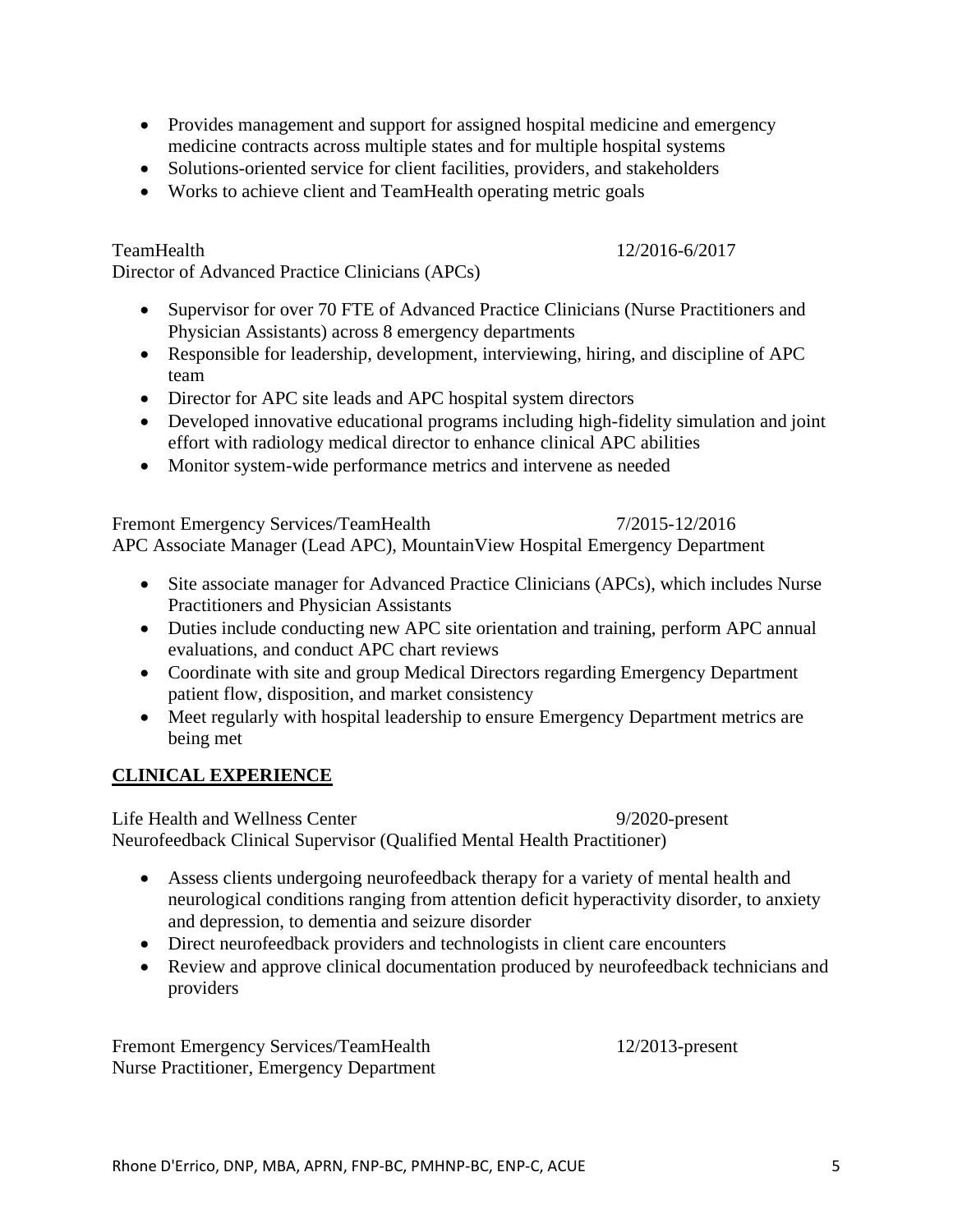- Rapid medical evaluation and management of adult and pediatric patients in three high acuity emergency departments in the Las Vegas metropolitan area
- Evaluation and treatment of patients presenting with emergent medical needs and complex comorbidities
- Immediate triage, evaluation, and treatment for patients presenting with acute mental health crises

UNLV Student Health Center 6 and 100 minutes of 12012-7/2015 Family Nurse Practitioner

- Primary and urgent care of the adolescent and adult patient
- Experience and training in diverse health care issues, including outpatient orthopedics/sports medicine, women's care/primary care gynecology, triage of the patient in acute distress, and management of chronic illness
- Focus on initial evaluation and referral of patients with mental health needs, in collaboration with the University's Counseling and Psychiatric Services (CAPS) department

Sunrise Children's Hospital 9/2007-7/2014 Registered Nurse, Critical Care (Neonatal Intensive Care Unit)

- Nursing care of the critically ill neonate and infant
- Trained in the resuscitation and stabilization of the ill and well newborn
- Emotional support and intervention for NICU parents and family members

## **VOLUNTEER LEADERSHIP EXPERIENCE**

Nevada Nurses Foundation 2/2019-Present Advisory Board Member

- Advisement regarding strategy for NNF operations
- Support improved access to quality healthcare for all Nevadans via supporting the education and development of nurses and the nursing profession in Nevada and nationwide

Nevada State Board of Nursing 5/2018-present Advanced Practice Registered Nurse (APRN) Advisory Committee

• Advise the Nevada State Board of Nursing on matters and issues related to advanced nursing practice

MIPS Education Committee 1/2018-Present TeamHealth West Group Representative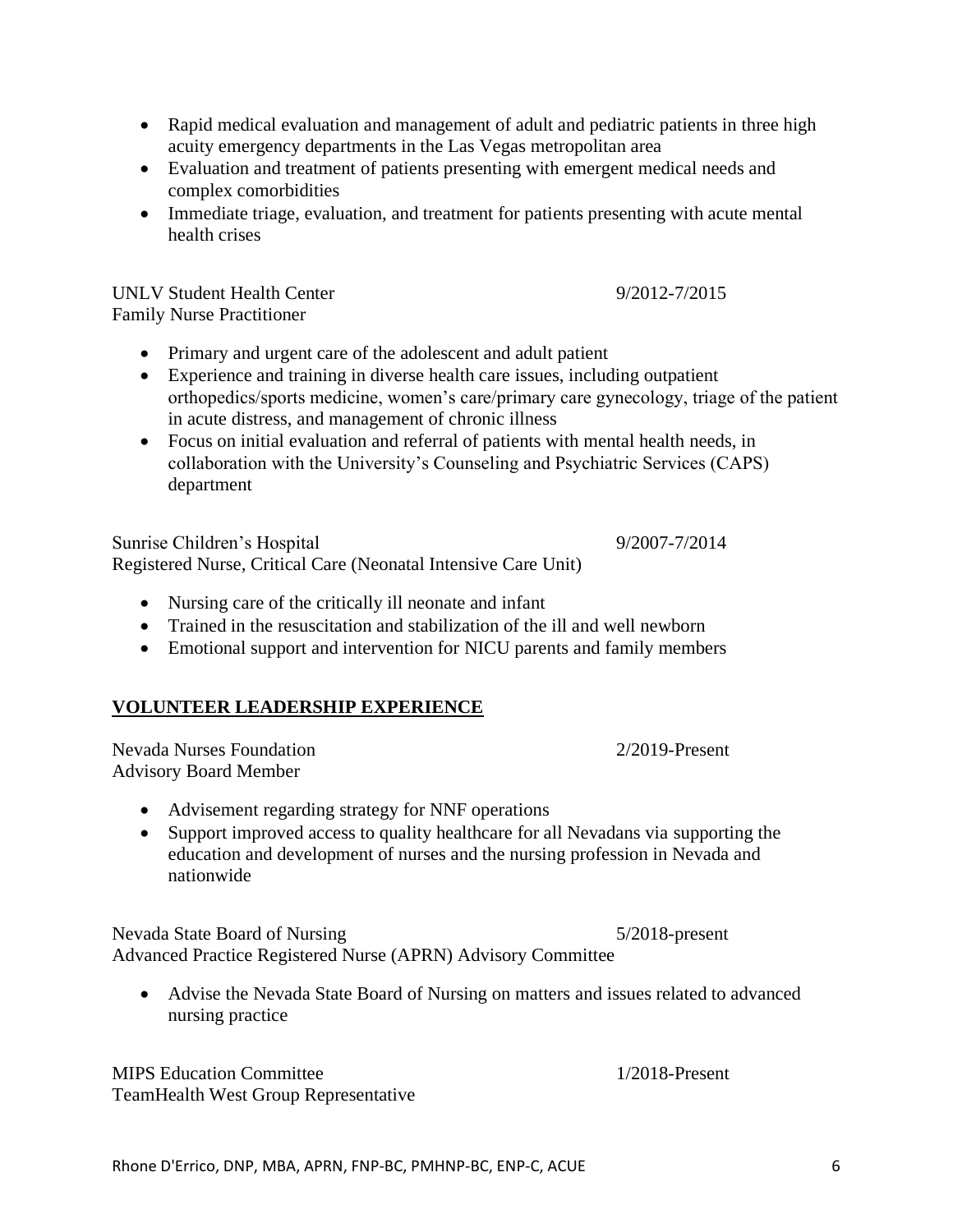• Educate company stakeholders regarding MIPS including providers, medical directors, and client facilities

• Nominated for position by TeamHealth West Group Executive Vice President • Develop company policy regarding MIPS and other value-based reimbursement

• Support company compliance with government MIPS requirements

American Academy of Emergency Nurse Practitioners (AAENP) 4/2016-Present Nevada State Representative Member, Education Committee

- Nominated by Regional Director for Western states and approved by Board of Directors
- Act as an expert regarding individual state practice nuances.
- Monitor regulatory issues within Nevada.

initiatives

- Assist organization to establish relationships with academic and healthcare institutions.
- Actively recruit new members within Nevada.
- Collaborate with professional health organizations and academic institutions

Education Advisory Group, TeamHealth West Group 2/2016-Present Committee Member

- Nominated by TeamHealth leadership due to experience and expertise in Emergency Medicine
- Advisory position regarding the educational needs of the TeamHealth West Group
- Creation of high-quality educational materials for distribution to all clinicians
- Focus on creation of educational content and improvement in quality of patient care

UNLV Alumni Association 1/2014-1/2018 President, School of Nursing Chapter Member, Board of Directors

- Involvement with community-wide Alumni Association activities
- Liaison between School of Nursing, Alumni Association, and Southern Nevada community at large
- Fundraising and mentorship programs to benefit current and former School of Nursing students, faculty, and supporters

Developmental Care Committee 10/2013-5/2014 Sunrise Children's Hospital Neonatal Intensive Care Unit

- Creation of policy directing developmental care of critically-ill neonates in accordance with National Association of Neonatal Nurses (NANN) recommendations
- Implementation of unit-wide comprehensive procedural change to improve care of these patients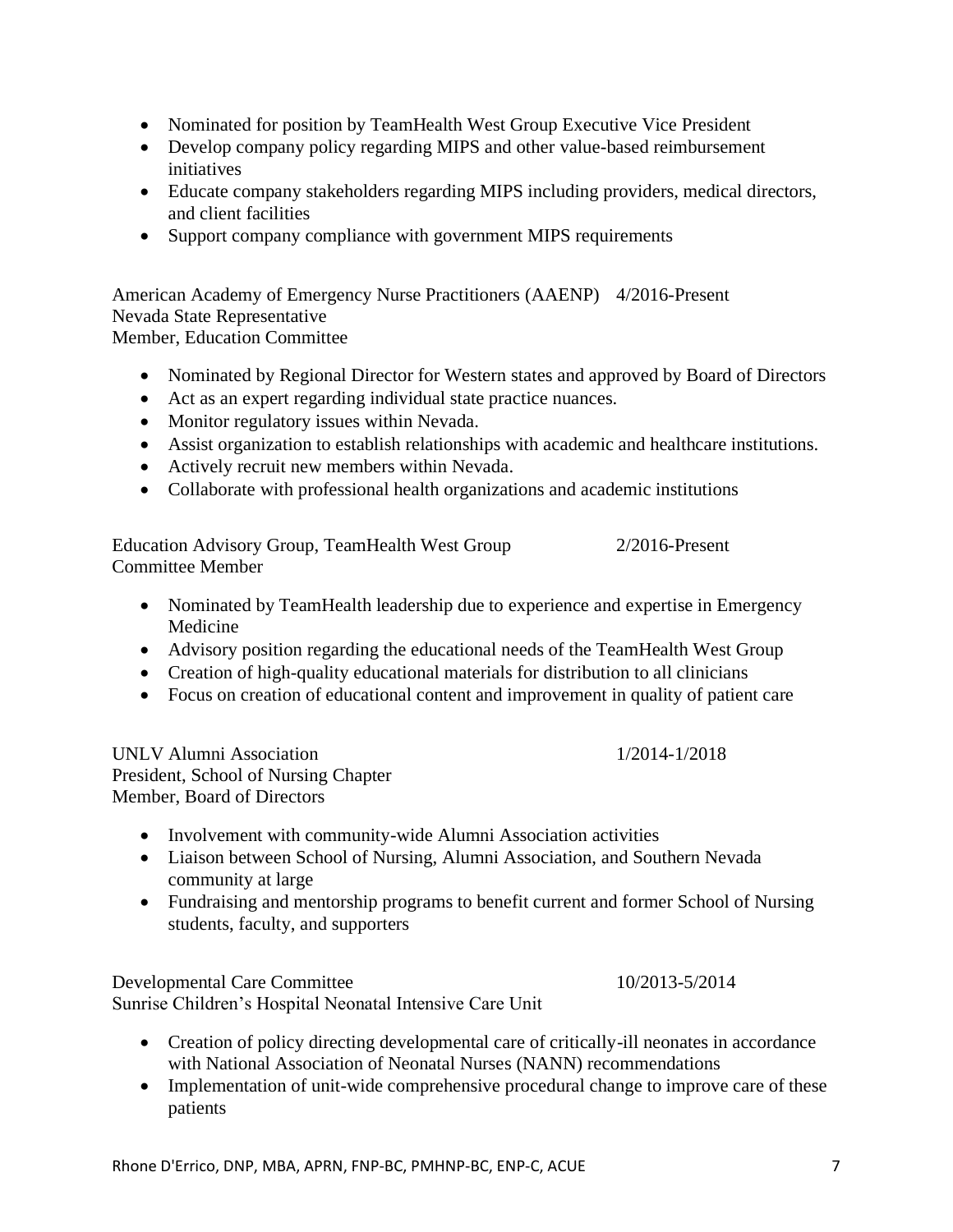UNLV Graduate and Professional Student Association 9/2011-5/2012 Member, Board of Directors Graduate Student Representative, School of Nursing

• Policy development on behalf of School of Nursing graduate students, and the UNLV Graduate/Professional student population as a whole

• Legislative activities as Board member in support of UNLV graduate/professional students

# **AWARDS AND HONORS**

• Presented at 2018 National Medical Leadership Conference

Recipient, "VPO of the Year, TeamHealth West Group" 4/2018

- Given for performance in multiple Emergency and Hospital medicine contracts
- Awarded by West Group President Dr. Robert Frantz and Executive Vice President Ms. Jennifer Behm

Recipient, "Nevada Nurses Foundation Scholarships" 10/2016

- Debra Scott Scholarship
- District 3 Rosemary Witt Scholarship

Recipient, "FES Patient Satisfaction Award" 6/2015

- Awarded for combination of excellent patient satisfaction scores, based on formal survey responses and direct patient feedback
- Chosen by group Medical Director

Recipient, "FES Nurse Practitioner of the Quarter" Award 4/2015

- Awarded "in appreciation of your clinical excellence and dedication to FES and Las Vegas Community"
- Nominated and awarded by the directors of Fremont Emergency Services

Finalist, March of Dimes "Nurse of the Year" Award 11/2013

- Advanced Practice Nurse category
- Nominated by colleagues at Sunrise Medical Center

Recipient, Dean's Award for Leadership Excellence 8/2007

- Awarded at BSN recognition ceremony by the Dean of the UNLV School of Nursing
- Granted for demonstrating leadership as well as clinical and academic excellence during the BSN program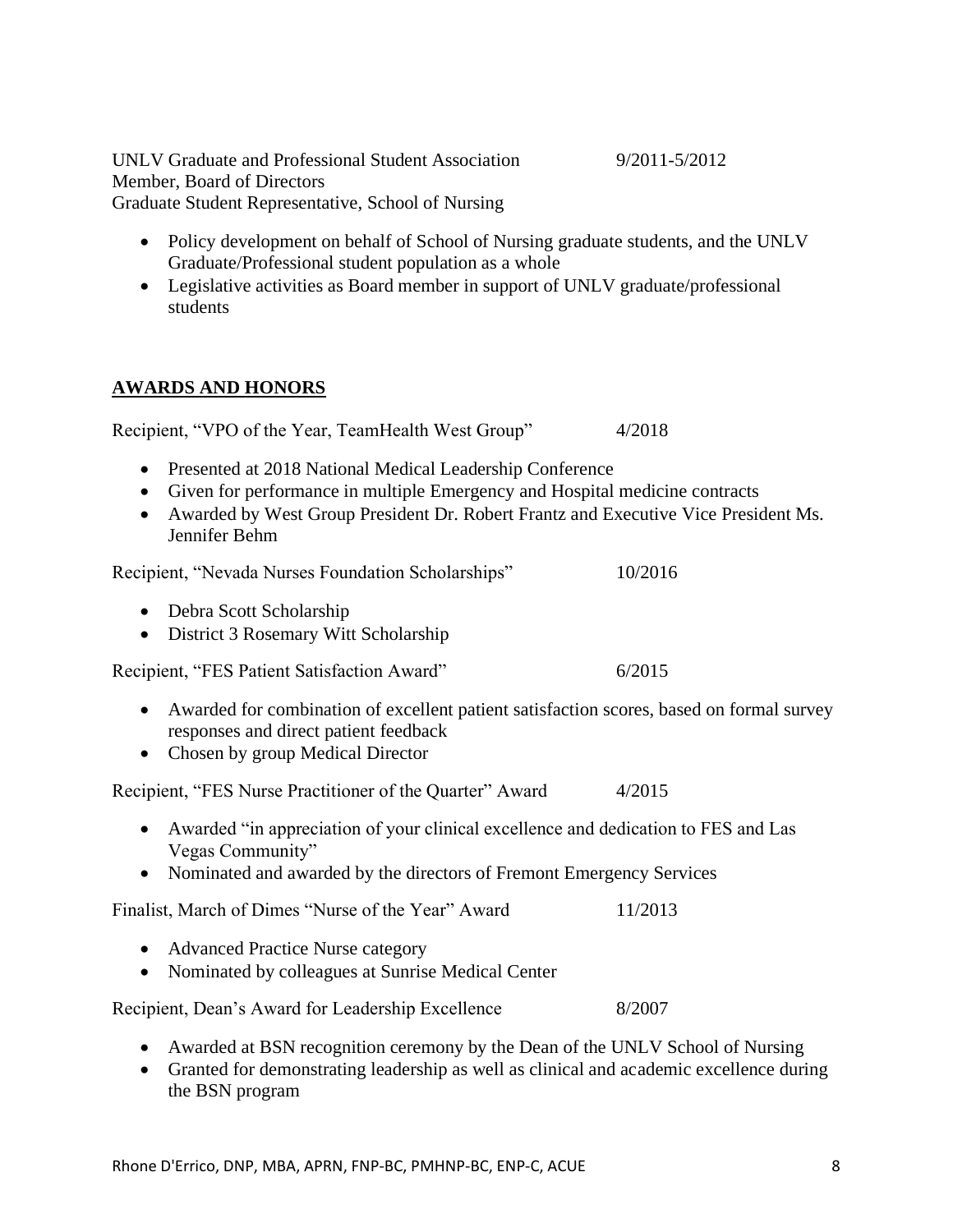UNLV Dean's Honor List

| • School of Nursing      | 5/2006-8/2007  |
|--------------------------|----------------|
| • School of Sciences     | 9/2003-12/2003 |
| • School of Liberal Arts | 1/1998-5/1998  |

#### **PROFESSIONAL ASSOCIATIONS**

- International Society for Neuroregulation and Research 8/2020-Present<br>• Association for Applied Psychophysiology and Biofeedback 8/2020-Present
- Association for Applied Psychophysiology and Biofeedback 8/2020-Present<br>• American Association of Emergency Psychiatry 4/2017-Present
- American Association of Emergency Psychiatry
- American Academy of Emergency Nurse Practitioners 6/2015-Present<br>• American Psychiatric Nurses Association 1/2015-Present
- American Psychiatric Nurses Association
- Nevada Advanced Practice Nurses Association 9/2012-Present
- American Association of Nurse Practitioners 7/2012-Present
- American Nurses Credentialing Center 7/2012-Present

## **CERTIFICATIONS**

- Advanced Practice Registered Nurse (APRN), Nevada State Board of Nursing (NSBON)
	- o Full prescriptive authority as allowed by the Nevada Nurse Practice Act
	- o Prescriptive authority for Scheduled medications granted by the US Drug Enforcement Agency (DEA)
	- o Registered Nurse (RN), Nevada State Board of Nursing
- Master Psychopharmacologist, Neuroscience Education Institute
- Certification in Effective Teaching Practices, Association of College and University Educators (ACUE)
- Certified Comprehensive Systematic Reviewer, Joanna Briggs Institute (JBI)
- Family Nurse Practitioner-Certified (NP-C), American Association of Nurse Practitioners (AANP)
- Family Nurse Practitioner-Board Certified (FNP-BC), American Nurses Credentialing Center (ANCC)
- Psychiatric-Mental Health Nurse Practitioner, Board Certified (PMHNP-BC), American Nurses Credentialing Center (ANCC)
- Emergency Nurse Practitioner-Certified (ENP-C), American Association of Nurse **Practitioners**
- Certified Nurse Educator (CNE), National League for Nursing

## **PUBLICATIONS**

D'Errico, M. P., Tung, W. C., Lu, M., & D'Errico, R. (2020). Knowledge, attitudes, and practices related to human papillomavirus vaccination among college students in a U.S. state university: Implications for nurse practitioners. Journal of the American Association of Nurse Practitioners. Advance online publication. doi:10.1097/JXX.0000000000000431